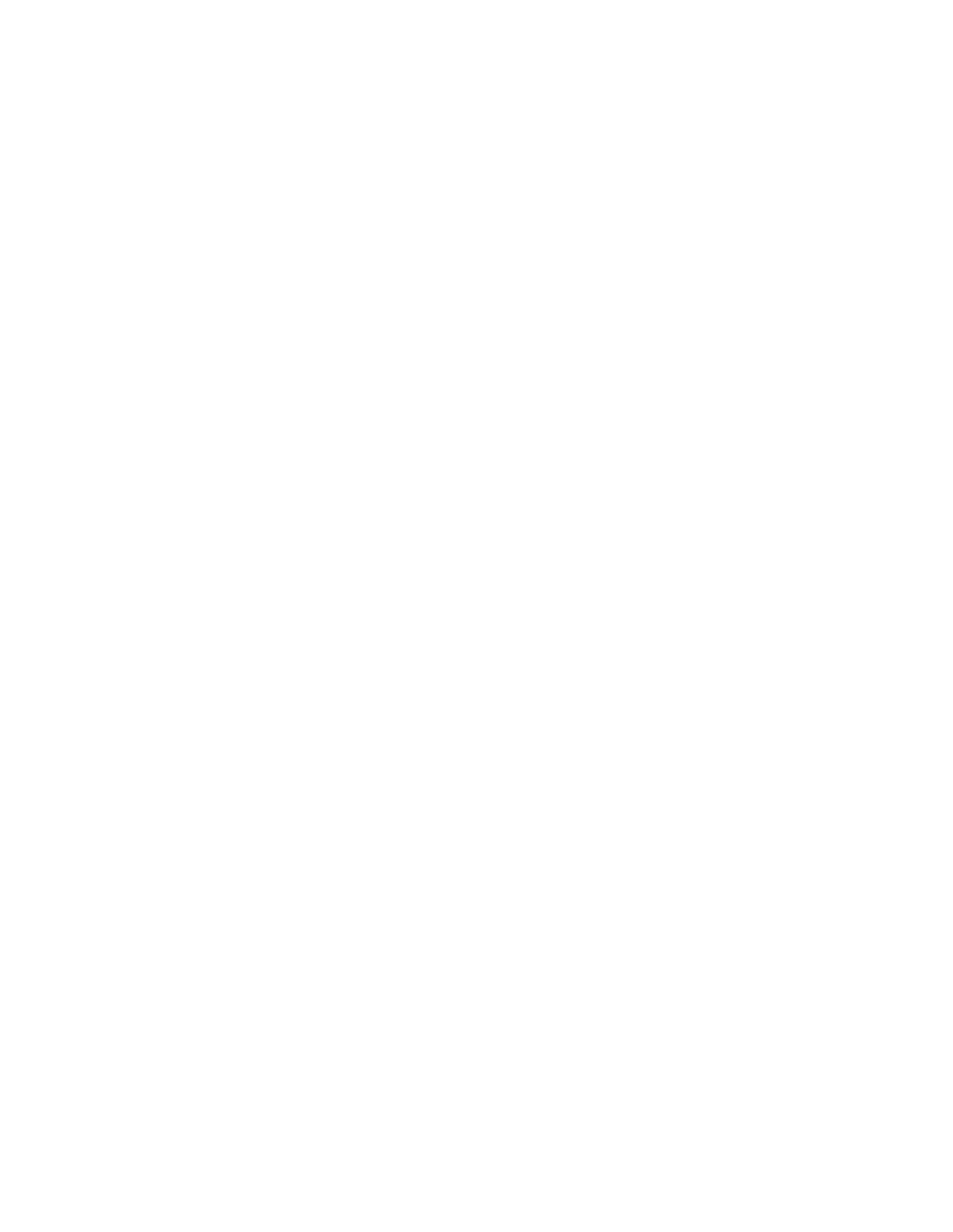

Overview of the Citric Acid Cycle. The citric acid cycle oxidizes two-carbon units, producing two molecules of  $CO_2$ , one molecule of GTP, and high-energy electrons in the form of NADH and FADH<sub>2</sub>.